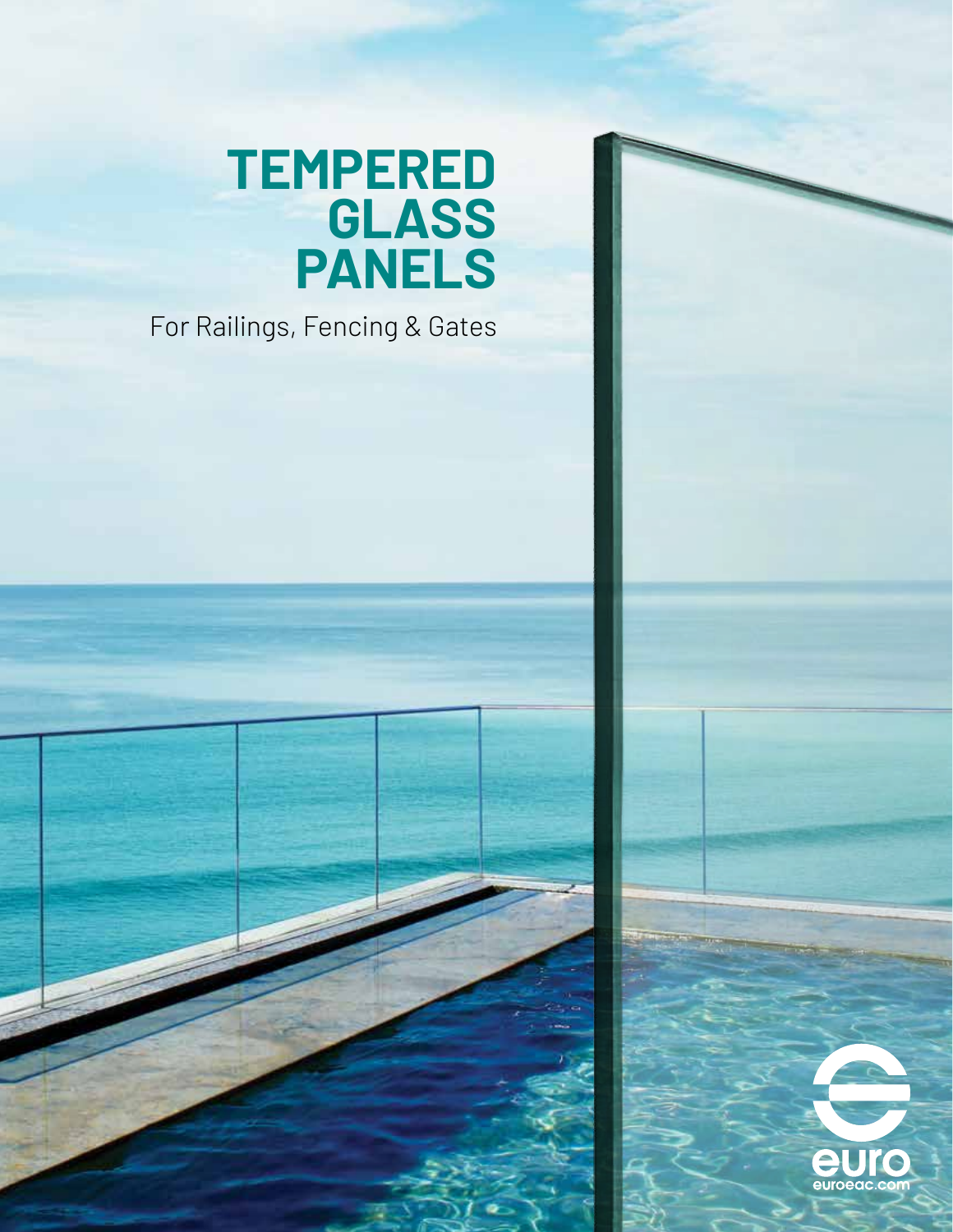## **GLASS PANELS**

Our Gate & Hinge Panels come with pre-cut holes for use with our Hydraulic Hinges only, accompanied by holes for our Latches (see right).

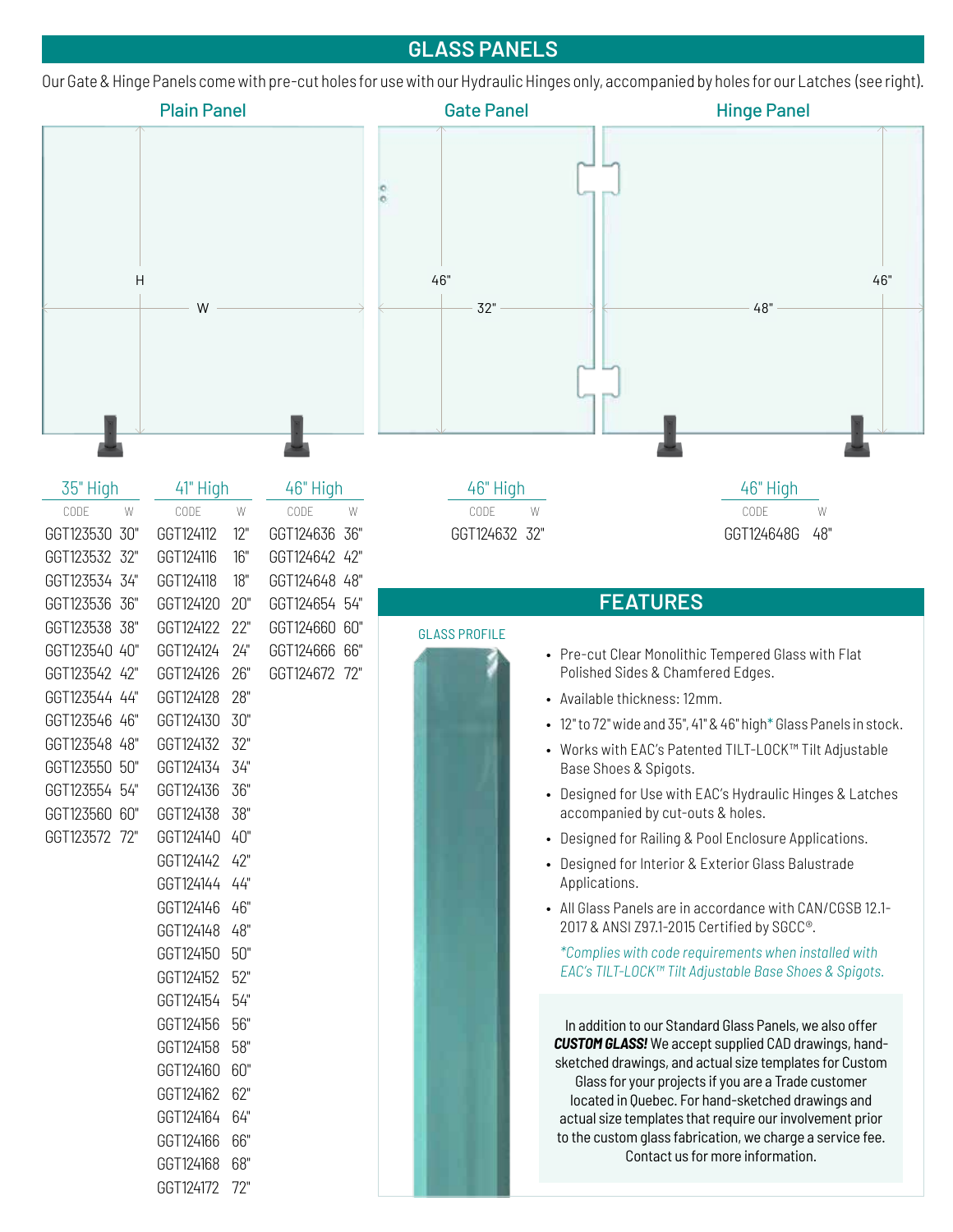